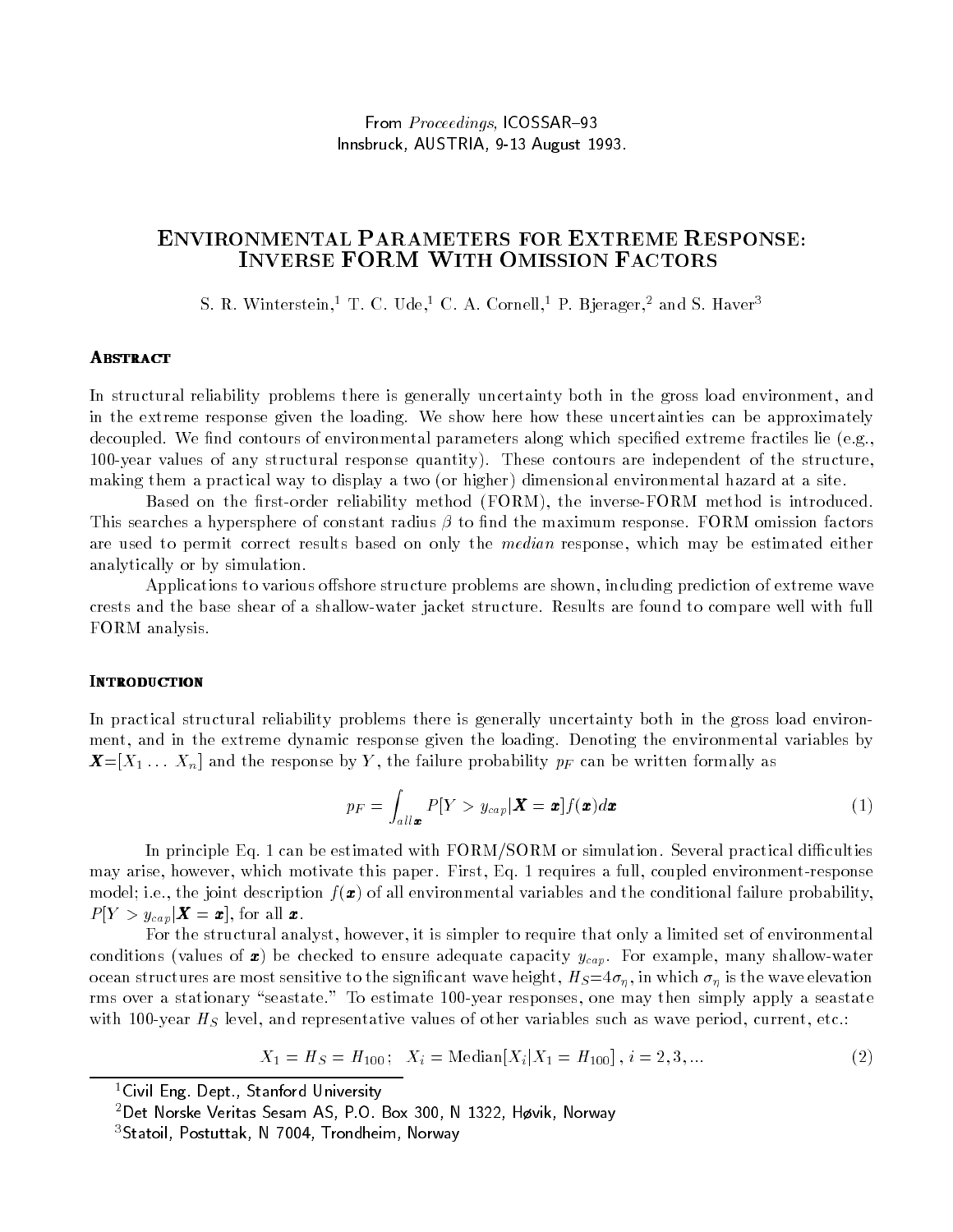This also simplifies the task of the environmental analyst, who need only report parameters of this  $H_S$ driven 100-year seastate.

More generally, however, the critical environment will be structure-dependent. For example, deeperwater structures may be affected by seastates with smaller  $H<sub>S</sub>$  but larger current U, or with resonant values of peak spectral period  $T_P$ . This leads to interest in defining joint contours (e.g.,  $H_S-T_P$  or  $H_S$ -U contours) along which 100-year levels of any deterministic response quantity will lie (e.g., Haver, 1987). This again decouples the environmental description from the specific structural design concept. By introducing the "inverse FORM" method, we show here how such contours can be directly generated. These contours, unlike some others proposed, contain Eq. 2 as a special case.

A further complication is that the foregoing approach—Eq. 2 and its generalizations—ignore uncertainty in the response Y given the environment  $\boldsymbol{X}$ . By using a representative Y, such as its median  $y(\bm{X})$  given  $\bm{X}$ , extreme response fractiles may be underestimated. Again we may resort to Eq. 1, but we lose the benefit of the decoupled, environmental contour. Also, for nonlinear stochastic response, it may be expensive to accurately estimate the full distribution of Y given  $\boldsymbol{X}$ .

To overcome these obstacles, we introduce "inflated" environmental contours. These are based on FORM omission factors (Madsen, 1988). These determine how much the environmental contour return period should be inflated (e.g., from 100 to 200-300 years or more) to compensate for omitting uncertainty in the 100-year response given  $X$ .

#### Environmental Contours for Deterministic Response

We first consider the response Y as a deterministic function of the seastate variables  $X$ . For FORM purposes we transform  $\bm{X}$  to a set of standard normal variables  $\bm{U}$  (e.g., Madsen et al, 1986), so that

$$
Y = y(\mathbf{U}) \tag{3}
$$

In this case uncertainty in the environment (randomness in  $X$ ) is assumed to dominate, so that conditional uncertainty in Y given  $\boldsymbol{X}$  (or given  $\boldsymbol{U}$ ) is negligible. We generalize these results in the next section to include conditional uncertainty in Y as well.

The "Forward" FORM problem typically seeks the failure probability,  $p_F$ , associated with exceeding a known response capacity,  $y_{can}$ . The FORM estimate of  $p_F$ , and associated renability index  $\rho = \Psi^{-1}(1-p_f),$ is formally found through the optimization problem:

Given 
$$
y_{cap}
$$
:  $\beta = \min |U|$ ; subject to  $g(U) = y_{cap} - y(U) = 0$  (4)

In probabilistic design, however, the capacity  $y_{cap}$  is often not given but rather sought, with the goal that a desired reliability  $\beta$  be achieved. This may be solved iteratively with Forward FORM; i.e., assume a capacity  $y_{cap}$ , find  $\beta$  through Eq. 4, and iterate with variable  $y_{cap}$  until the desired  $\beta$  is found. Alternatively, we may find the capacity  $y_{cap}$  which provides a given reliability  $\beta$ , as estimated by Eq. 4. through the \Inverse FORM" method:

Given 
$$
\beta
$$
:  $y_{cap} = \max y(\boldsymbol{U})$ ; subject to  $|\boldsymbol{U}| = \beta$  (5)

Physically, the Forward FORM method minimizes distance from a known failure surface, finding the most likely failure point in  $U$ -space. In contrast, in Inverse FORM we specify the exceedance probability  $p_F$  and hence minimal distance  $\beta$  to the failure surface. To set the capacity  $y_{cap}$  we then search all possible FORM design points with given return period (a hypersphere with radius  $\beta$ ), to find the maximum response  $y(\boldsymbol{U})$ we must withstand. (We assume throughout that the failure surface is star-shaped with respect to the origin, so that the maximum  $y(U)$  for  $|U| \leq \beta$  occurs along the bounding hypersphere  $|U| = \beta$ .)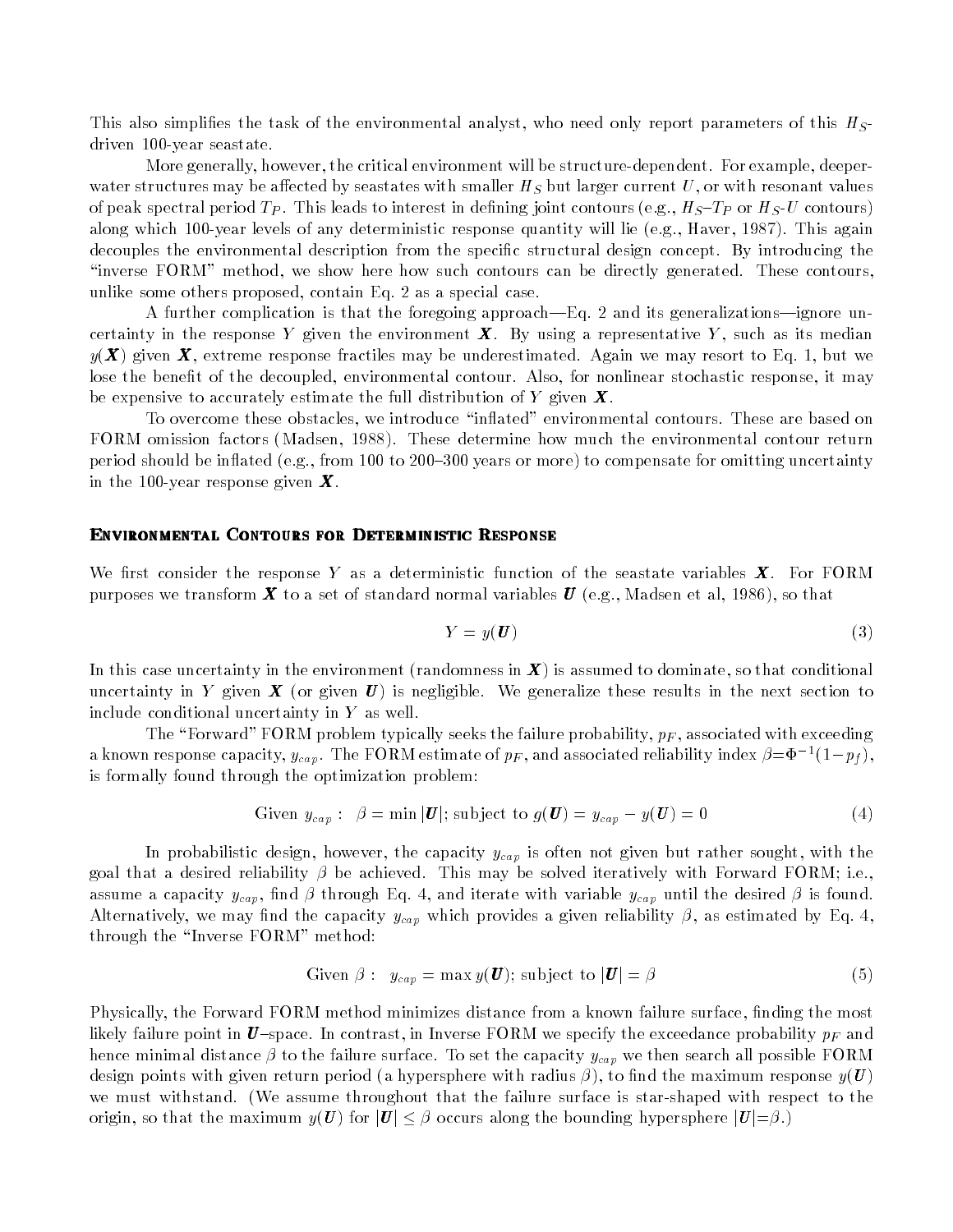Advantages of Inverse FORM. The formulation of Inverse FORM, Eq. 5, carries several advantages. Perhaps its main benefit lies in decoupling the description of the environmental variables  $X$  and the response Y. For desired  $\beta$  the environmental analyst need only report a contour of critical values  $\bm{X}$ , corresponding to the sphere  $|\mathbf{U}| = \beta$  in U-space. These contours may then be used to find the specified fractile of any structural response quantity.

Eq. 5 may also confer some computational benefits. It yields  $y_{cap}$  without iteration, and it optimizes in one less dimension; e.g., the  $n=1$  directions  $\varphi_i\texttt{=cos}^{-1}(U_i/\beta)$ . Thus, the minimal distance constraint  $|\bm{U}| = \beta$  is used directly to simplify the problem, rather than imposed by trial and error after Forward FORM is done. Also, by recasting the problem in terms of angles  $\phi_i$ , the constraints are simplified into "box-like" regions (e.g.,  $|\phi_i| \leq \pi$ ). A greater number of optimization routines are available for this problem, as opposed to those needed in Forward FORM with the nonlinear constraint  $q(\boldsymbol{U})=0$ . Finally, some experience with the method suggests that it may be better suited than Forward FORM to numerically noisy g-functions.

#### Example 1: Extreme Wave Crest Heights

Throughout our offshore examples we shall model the wave elevation  $\eta(t)$  as a Gaussian process, over a series of stationary seastates. These seastates are then defined by the power spectrum of  $\eta(t)$ , parametrized here by the significant wave height  $H_S=4\sigma_p = X_1$ , and the peak spectral period  $T_P=X_2$ . We consider here a Northern North Sea wave climate, for which a Weibull distribution has been fit to  $H<sub>S</sub>$  (Haver and Nyhus, 1986):

$$
P[H_S < h] = F_{H_S}(h) = 1 - \exp[-(h/2.822)^{1.547}] \tag{6}
$$

Conditional on  $H_S$ ,  $T_P$  is assumed lognormally distributed with parameters

$$
E[\ln T_P|H_S] = 1.59 + 0.42\ln(H_S + 2); \quad Var[\ln T_P|H_S] = .005 + .085\exp(-0.13H_S^{1.34})\tag{7}
$$

Following this reference an alternate lognormal distribution is used for  $H<sub>S</sub>$  values  $<$  3.27 m. This has little impact, however, on the extreme response calculations done here.

Figure 1 shows  $H_S-T_P$  contours for response return periods of 10, 100, and 1000 years. These have been found by relating  $H<sub>S</sub>$  and  $T<sub>P</sub>$  to standard normal variables  $U<sub>1</sub>$  and  $U<sub>2</sub>$ :

$$
H_S = F_{H_S}^{-1}(\Phi(U_1)); \quad T_P = F_{T_P|H_S}^{-1}(\Phi(U_2))
$$
\n(8)

From Eq. 5, Eq. 8 gives a contour with return period  $T_r$  by varying  $U_1$  and  $U_2$  along the circle  $\sqrt{U_1^2+U_2^2}=\beta,$ where

$$
\beta = \Phi^{-1}(1 - p_f) = \Phi^{-1}(1 - \frac{T_{SS}}{365 \times 24 \times T_r})
$$
\n(9)

The factor of 365  $\times$  24 converts the units of seastate duration  $T_{SS}$  [hrs] into those of  $T_r$  [yrs]. For example, the Tr=100-year contour follows by setting  $p_f = 01$  per year or 3.43  $\times 10^{-6}$  per 3-hour seastate, so that  $\rho$ = $\Psi$  =(1 –  $p_f$ )=4.5. Note that by including the point  $U_1$ = $\rho,$   $U_2$ =0, this contour contains the wavedominated seastate from Eq. 2:  $H_S = H_{100} = 14.5$ m and associated median  $T_P = 15.9$ s. Similarly, the 10- and 1000-year contours in Figure 1 correspond to circles with radius  $\beta$ =4.0 and 5.0, respectively.

The response in this example is the extreme crest height  $Y = \eta_{max}$ , of interest in setting the deck level to avoid wave impact loads. Y is readily modelled by assuming Poisson upcrossings of level  $y$  (e.g., Madsen et al, 1986):

$$
P[Y > y] = P[\eta_{max} > y] = \exp\{- (T_{SS}/T_Z) \exp[-8(y/H_S)^2] \} \tag{10}
$$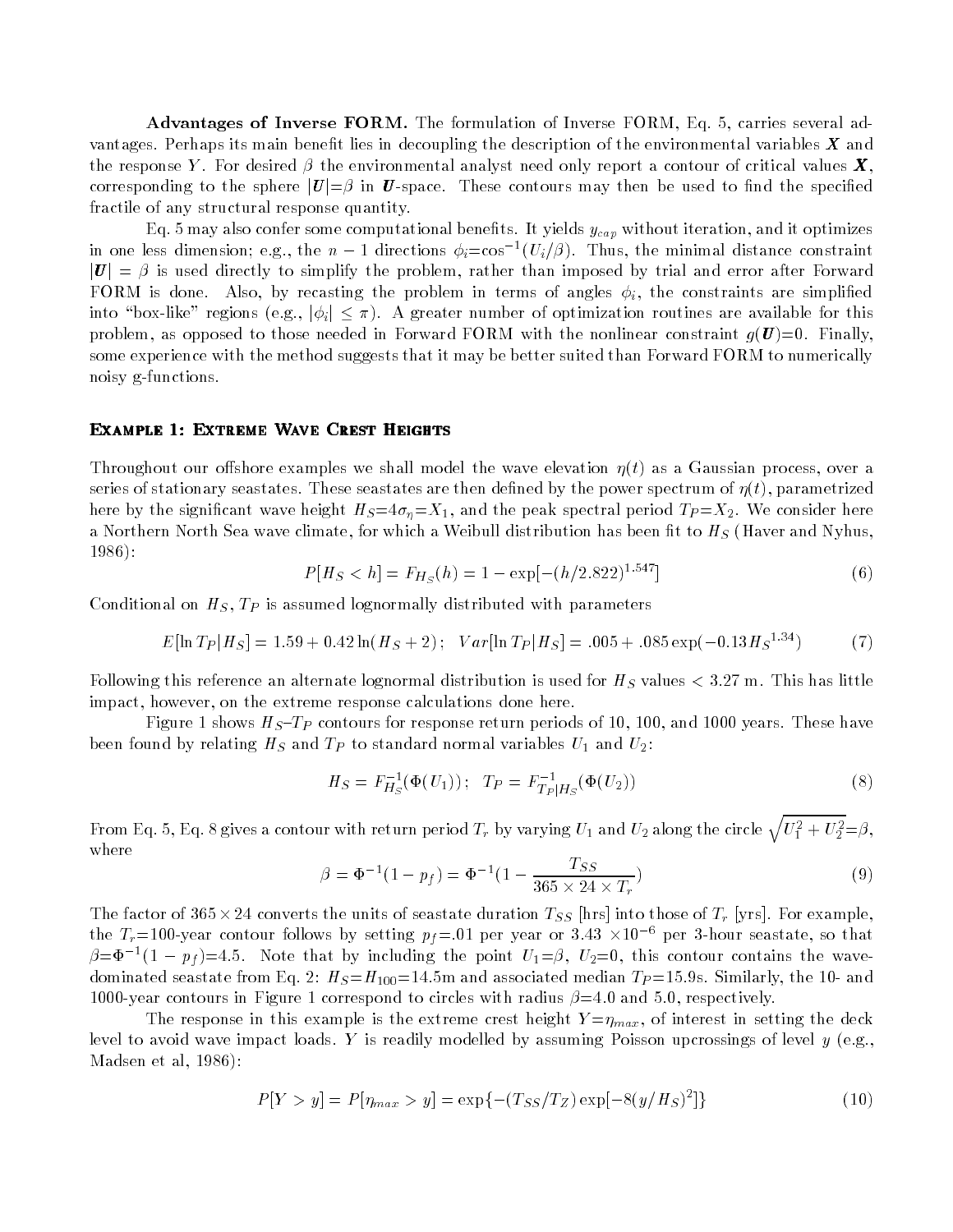Assuming uncertainty here to be dominated by  $H<sub>S</sub>$ , we estimate Y by its median value, found by setting Eq. 10 to 0.5:

$$
Y = \eta_{max} = y(H_S, T_P) = 0.25H_S\sqrt{2\ln(1.44T_{SS}/T_Z)}; \quad T_Z \approx T_P(1 - 0.29\gamma^{-0.22})
$$
 (11)

The latter approximation to  $T_Z$  is empirical, found to fit fairly well for the JONSWAP wave spectrum with peak factor  $\gamma$  between 1 and 5. Results are shown here for  $\gamma=3.3$ .

Following Eq. 5, the extreme 10-, 100-, and 1000-year wave crests are found by searching the appropriate contour for the maximum response (Eq. 11). Figure 1 shows these extreme crest values to be  $\eta_{max}=12.1, 13.7,$  and 15.2 [m]. Also shown are contours of constant  $\eta_{max}(H_S, T_P)$ . As might be expected, the (median) extreme wave crest is essentially produced by the largest possible  $H<sub>S</sub>$ ; e.g., the 100-year crest height is produced by the seastate with 100-year  $H<sub>S</sub>$  (Eq. 2). Note, however, that the same contours remain valid for any structural problem, i.e., for any function  $y(H_S, T_P)$ , and that other responses may not be dominated by  $H<sub>S</sub>$  alone. For example, extreme heave motions of tension-leg platforms may be governed by seastates along these contours for which  $T<sub>P</sub>$  is twice the structural period, due to resonance with second-order load effects (Winterstein et al, 1992).

Note also that these contours are not simply contours of the joint probability density function of  $H_S$  and  $T_P$ , selected to enclosed area  $1 - p_F$ . In fact, they will generally enclose somewhat less area. They are instead constructed so that the area inside the failure region,  $Y \geq y_{cap}$ , is estimated by FORM to be  $p_F$ .

#### ENVIRONMENTAL CONTOURS FOR STOCHASTIC RESPONSE

The foregoing analysis assumes deterministic response: in the example, crest height Y is essentially proportional to  $H_S$  (Eq. 11). It follows that the seastate with maximum  $H_S$  produces the maximum Y. Typically, this assumption is unconservative. For example, it ignores the chance that the largest Y can be produced in a seastate with less-than-maximum  $H<sub>S</sub>$ . Equivalently, it underestimates Y by neglecting its uncertainty given the seastate parameters; i.e., the difference between the random  $Y$  in Eq. 10 and its median estimate in Eq. 11.

To include this uncertainty, we supplement Eq. 3 by adding a random error term  $\epsilon$ , reflecting conditional uncertainty in  $Y$  given  $U$ :

$$
Y = y(\boldsymbol{U}) + \epsilon \tag{12}
$$

We define  $\epsilon$  to have zero median value, so that  $y(\bm{U})$  remains the median response given  $\bm{U}$ . In a full analysis,  $\epsilon$  should be included as an additional random variable. If  $\epsilon$  is normally distributed, for example, an additional standard normal variable  $V$  is introduced into the inverse FORM problem:

$$
y_{cap} = \max Y(\mathbf{U}, V) = \max y(\mathbf{U}) + \sigma_{\epsilon} V; \text{ subject to } |\mathbf{U}|^2 + V^2 = \beta^2 \tag{13}
$$

To avoid explicit inclusion of this additional variable, we seek here a new, in
ated contour, along which the *median response*  $y(U)$  yields the correct capacity:

$$
y_{cap} = \max Y(\mathbf{U}, V = 0) = \max y(\mathbf{U}); \text{ subject to } |\mathbf{U}| = \beta^* \tag{14}
$$

Because this result ignores the conditional uncertainty in  $Y$ , to compensate we must choose a contour with larger radius; i.e.,  $\beta^* \geq \beta$ . The value of  $\beta^*$  depends on both  $\sigma_{\epsilon}$  and the precise form of  $y(\bm{U})$ . Consider first a simple linear variation of  $y(\boldsymbol{U})$  with each  $U_i$ :

$$
Y(\boldsymbol{U}, V) = m_Y + \sum_i c_i U_i + \sigma_{\epsilon} V = m_Y + \sigma_Y (\sum_i \alpha_i U_i + \alpha_o V) \tag{15}
$$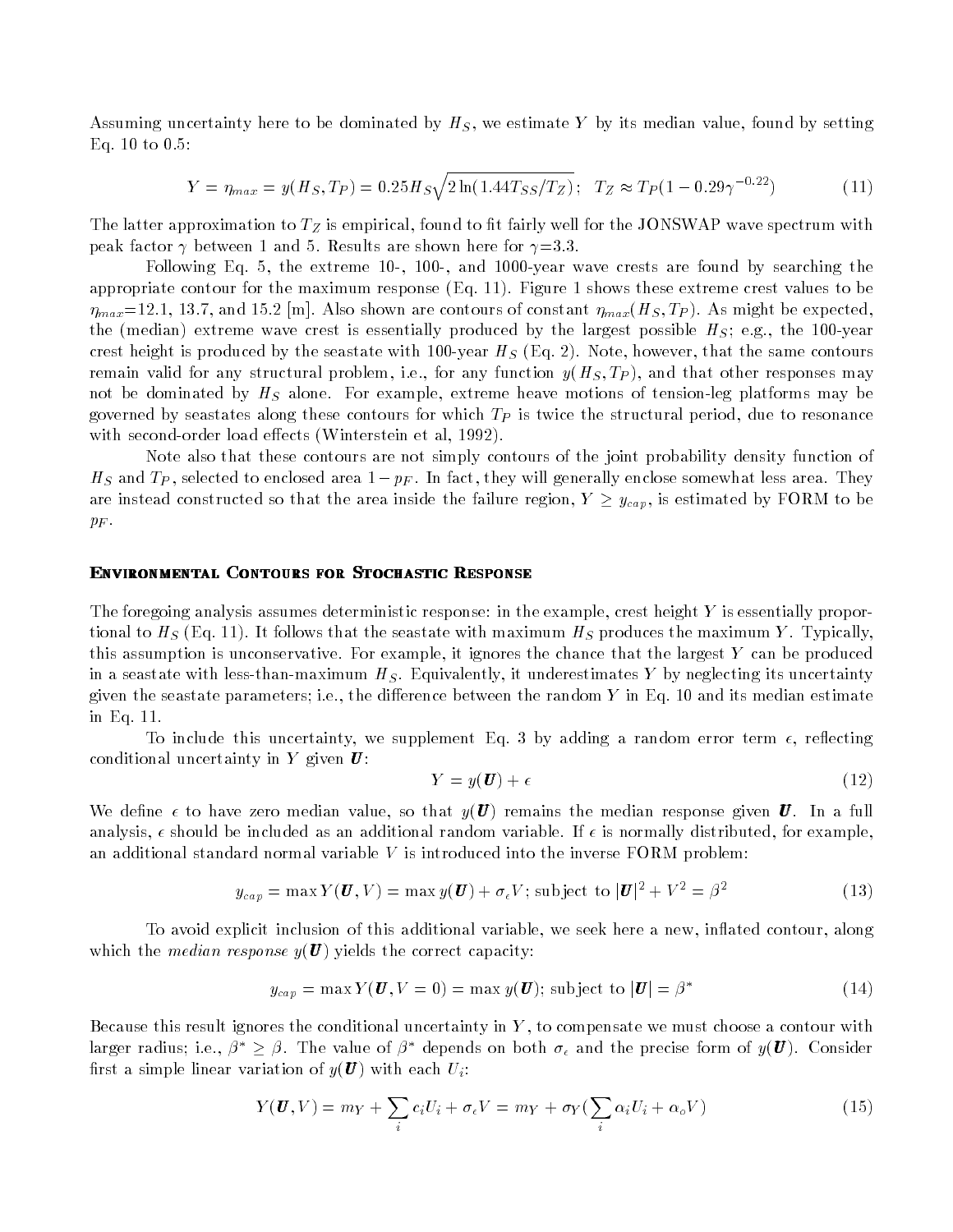The latter form is in terms of the total variance of Y,  $\sigma_Y^2 = \sum_i c_i^2 + \sigma_\epsilon^2$ , and the relative variance contributions  $\alpha_i^2 = c_i^2/\sigma_Y^2$  and  $\alpha_o^2 = \sigma_\epsilon^2/\sigma_Y^2$  due to  $U_i$  and V. Combining Eqs. 13 and 15, the exact Inverse FORM method gives the familiar result

$$
y_{cap} = m_Y + \sigma_Y \beta \tag{16}
$$

Thus  $\beta = (y_{cap} - m_Y)/\sigma_Y$ , the ratio of mean safety margin,  $E[M]$ , to its standard deviation,  $\sigma_M$ . For the linear/normal model of Eq. 15, this gives the exact  $p_F$  value. In the reduced Inverse FORM problem (Eqs. 14–15), the exact  $y_{cap}$  value requires the inflated contour radius

$$
\beta^* = \beta / \sqrt{1 - \alpha_o^2} \tag{17}
$$

Eqs. 14 and 17 form the basis for "inflated" environmental contours, to compensate for approximating the true stochastic response by its median value. Eq. 17 is best motivated for linear/Gaussian safety margins: replacing a factor by its mean preserves the mean margin  $E\left[ M\right] ,$  but reduces  $\sigma_{M}^{-}$  to  $\sigma_{\bar{M}}$ (1 –  $\alpha_{o}^{-}$ ). (Here, as previously,  $\alpha_{o}^{-}$  is the contribution of the omitted variable to  $\sigma_{\bar{M}}^{-}$ .) The reliability index,  $\beta$ = $E[M]/\sigma_M,$  is then increased by a factor of  $1/\sqrt{1-\alpha_o^2}.$  Eq. 17 states that it is this artificially inflated  $\beta$  we must seek if we set the omitted variable to its mean value. More generally, if we replace V by an arbitrary value  $v_o$  the altered rehability index,  $\rho$  , is

$$
\beta^*(V = v_o) = (\beta - \alpha_o v_o) / \sqrt{1 - \alpha_o^2}
$$
\n(18)

This is the FORM omission sensitivity factor (Madsen, 1988). That reference suggests the fixed value  $v_o = \beta \alpha_o/2$  so that  $\beta^* \approx \beta$ . Here we instead retain the median response  $(v_o = 0)$ , and hence inflate the contour through Eq. 17.

In general,  $y(\boldsymbol{U})$  will be nonlinear and  $\epsilon$  non-Gaussian. However, Eq. 15 will apply locally near the design point; indeed it is the basis of the FORM approximation. For relatively small  $\alpha_o^2$ , this local linearization may not change significantly after  $\epsilon$  is omitted, and hence Eq. 17 may remain accurate. This is studied in the examples to follow.

Given  $\rho$ , eq. 9 can be inverted to find an innated return period  $T_r$ . Figure 2 shows this innated return period, for a target return period of  $T_r=100$  years, versus  $\alpha_{o}^{-}$ . Note that while the reliability ratio  $\rho$  7p depends only on  $a_o^-,$  the return period ratio  $T_r$  /  $T_r$  depends also on the seastate duration  $T_{SS}$  in Eq. 9. Figure 2 shows two cases: (1) all 3-hour seastates are modelled  $(T_{SS}=3$  [hrs]); and (2) only the annual extreme storm is modelled, reflected by taking  $T_{SS}=1$  [yr]=365 $\times$ 24 [hrs] in Eq. 9. For example, to find the 100-year response if  $\alpha_o^2 = 10$ , we should search the  $T_r = 140$ -year contour of annually occurring seastate parameters, or the  $T_r = 320$ -year contour of 3-hour seastates. If the omitted importance  $\alpha_{\phi}^-$  increases to .20, to compensate these return periods must be increased to 215 years (annual seastates) and 1390 years (3-hour seastates).

Of course such results are in a sense circular: the inflated contour radius  $\beta^*$  and return period  $T_r^+$ use  $\alpha_o$ , whose precise value requires solution of the full FORM or Inverse FORM problem. We hope that growing experience—including results shown here—will suggest a reasonable range for  $\alpha_o^-.$  For extreme response of onshore structures we find  $\alpha_o^*$  generally between .05–.25, and most commonly .10–.20. Hence the return period values cited above for  $\alpha_{\overline{o}} = 0.10$  and .20 may be useful in estimating likely ranges of response variation.

### EXAMPLE 2: EXTREMES OF STOCHASTIC WAVE CRESTS

To continue our first example, we return to the extreme wave crest problem. Figure 3 shows previous "median extreme crest" results, from the median response in Eq. 11 and the basic contour with return period  $T_r$  (Eq. 9). Also shown are "exact" results, which include the actual extreme response distribution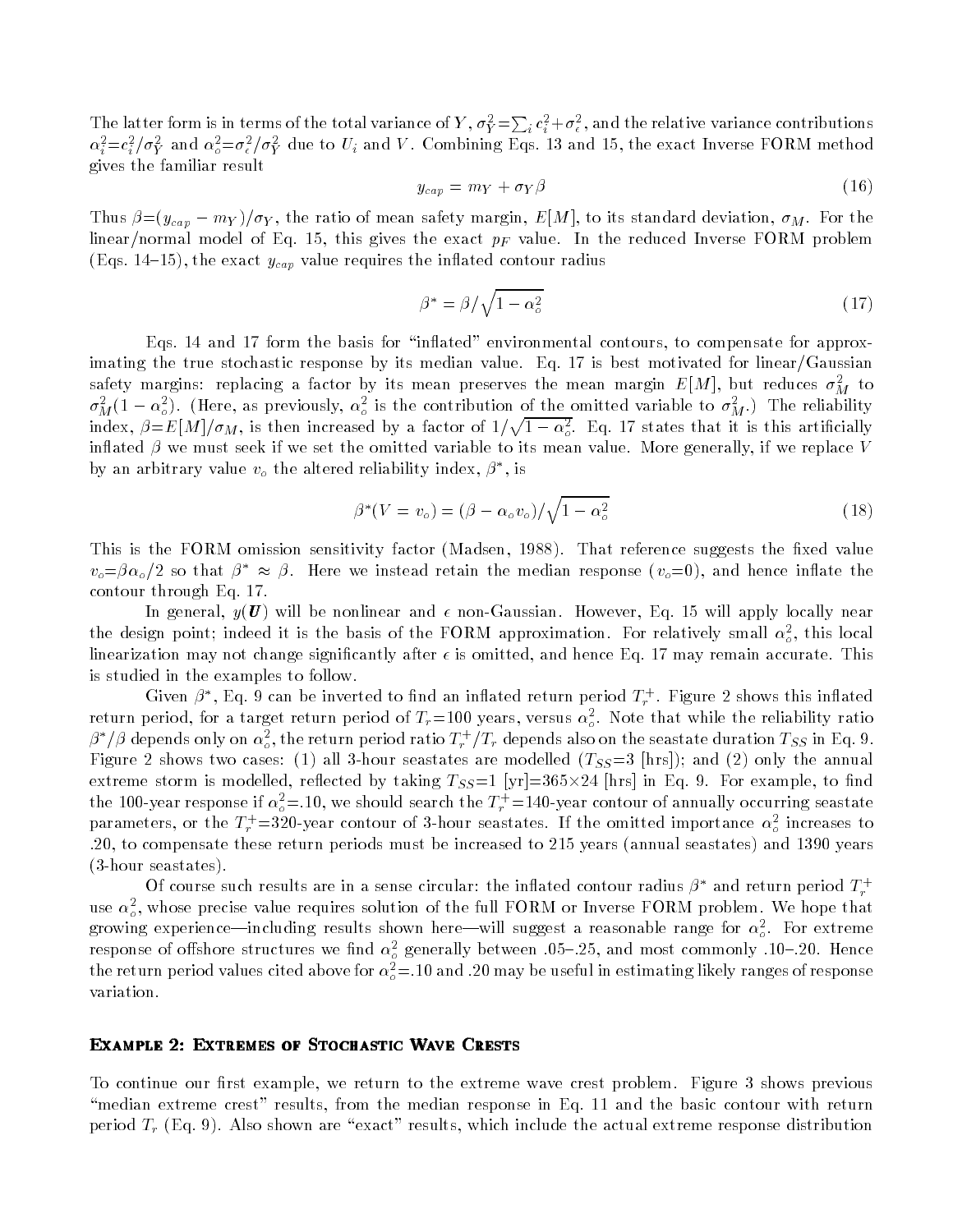(Eq. 10) and solve the resulting 3-variable FORM problem. As expected these are larger: the actual 100-year extreme crest is found to be 14.9m, as opposed to 13.7m if only the median crest is considered.

We seek here to predict the extreme crest from only a median crest model (Eq. 11), but with an in
ated contour. Figure 3 shows that for return periods from 10 to 1000 years, the exact result is bracketed by using innated contours from Eq. 17, with  $\alpha_o^+$  between .10 and .20. For example, this gives the range 14.5m{15.5m for the 100-year extreme crest, which includes the exact result 14.9m. Figure 3 also shows the result if the inhated contour is used with exact  $\alpha_o^*$ , as found from the 3-variable FORM analysis. (Of course this value will not generally be available; however, the comparison serves to test the validity of the theory.) If the exact  $\alpha_{o}^{-}$  is used, the inhated contour is found to give rather accurate extreme crest estimates. It is somewhat conservative with respect to the exact FORM result in this case. This reflects that the actual failure surface tends to curve toward the origin, and hence the actual contour should be in
ated less than the linear model implies. In principle, curvature (SORM) information could be used to correct for this error.

#### Example 3: Extreme Base Shear of Shallow-Water Jacket

As a final example, we consider the extreme base shear on a shallow-water jacket structure. From simultaneous hindcast of wind, waves, and current in the Southern North Sea (DHI, 1989), we include six environmental parameters:  $\mathbf{X} = [H_S, T_Z, U, \Delta D, W, G]$ . Here  $H_S$  is the annual maximum significant wave height in a  $T_{SS}=6$ -hour storm. This storm with annual maximum  $H_S$  is also characterized by its mean zero-upcrossing wave period  $T_Z$ , current U, surge level  $\Delta D$ , mean wind speed W and gust factor G.

A correlated model of these variables has been fit to the hindcast data (Haver and Winterstein, 1990; Winterstein and Haver, 1991). These references also establish an analytical estimate of the extreme base shear Y in a seastate, in terms of its corresponding extreme crest height  $\eta_{max}$ :

$$
Y(\boldsymbol{X}) = n_{eq} \rho r C_D[\lambda_0 + \lambda_1 \eta_{max} + \lambda_2 \eta_{max}^2 + \lambda_3 \eta_{max}^3]
$$
  
+ $C_W C_Z^2 A_P W^2 (1 + 2G)$  (19)

Here  $C_D$  and  $C_W$  are drag coefficients for waves and wind,  $n_{eq}$  is the equivalent number of legs with radius r for wave loads, and  $C_Z$  and  $A_P$  are height correction and projected area factors for wind loads. The factors  $\lambda_n$  depend in turn on the wave parameters  $T_Z$ , U, and  $\Delta D$ . Nonlinear dependence of Y on  $\eta_{max}$ , reflected by  $\lambda_2$  and  $\lambda_3$ , is due to both the nonlinear Morison drag force and the integration of distributed wave forces to the exact water surface.

Figure 4 shows base shear results versus return period, analogous to Figure 3 for the extreme wave crest. The lowest result considers Y a deterministic (median) function of the environmental variables, solving the 6-variable FORM problem by substituting the median crest height (Eq. 11) into Eq. 19. The exact result, larger as expected, follows by solving the 7-variable problem with the full extreme crest distribution (Eq. 10). As in Figure 3, these exact results are bracketed by using the median crest (Eq. 11) with an inhated contour, assuming an omitted importance factor  $\alpha_o^-$  ranging from .10–.20. (In fact, from the exact results we find that  $\alpha_{\sigma}^{2}$  varies from .15–.19 in this case.)

Finally, we seek to alter this North Sea example to better reflect Gulf of Mexico storm conditions. First, based on their unimportance in the North Sea case, we set  $T_Z$ ,  $\Delta D$ , W and G to their conditional mean values based on  $H_S$ . We then revise the two variable  $(H_S-U)$  model, preserving the observed correlation  $\rho = .52$  but rescaling the marginal mean current  $E[U]$  from 0.4 m/s (North Sea case) to 1.2 m/s. Figure 5 shows resulting  $H_S$ -U contours, both including and excluding response variability (in crest height and hence base shear). Excluding this variability, the 100-year  $H_S-U$  contour yields the extreme base shear  $Y = 6.90 \times 10^6$  [N]. If this variability is kept, the exact result  $Y = 7.17 \times 10^6$  [N] is produced by searching  $H_S, U$ , and  $\eta_{max}$  (from its full distribution in Eq. 10). This maximum Y occurs at somewhat smaller  $H_S$  and  $U$  as shown, but somewhat larger-than-median  $Y$  given  $H_S$  and  $U$ ). Our proposed method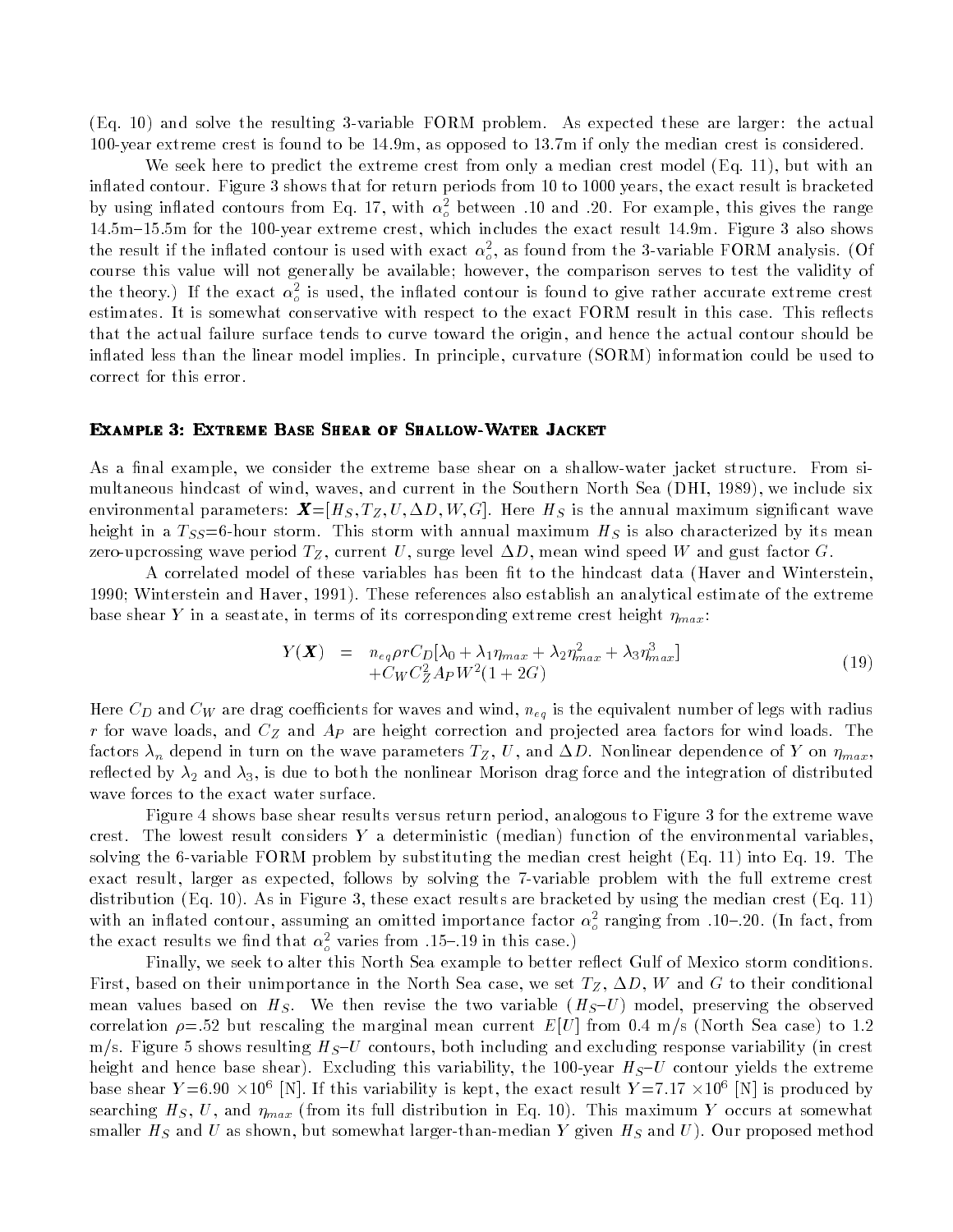uses the median Y but searches the inhated contours shown in Figure 5, for which  $\alpha_{o} = 0.10$  and .20 (and, from Figure 2,  $T_r = 140$  and 215 years). The resulting Y estimates are shown to be fairly accurate and somewhat conservative, due to failure surface curvature and the slight overestimation in this case of  $\alpha_o^2$ (exact value=.094). Note that in all cases, the design point is at slightly less-than-maximum  $H<sub>S</sub>$  for the given return period, to accommodate a slightly larger-than-median current given  $H_S$ .

# **CONCLUSIONS**

- $\bullet$  A method has been shown to construct contours of environmental parameters, along which extreme responses with given return period should lie. For any deterministic response these are found by transforming a hypersphere in standard normal space, with radius  $\beta$  (Eq. 9), to the physical space of environmental variables. Environmental contours can thus be produced which, when searched for the maximum response, yield response levels with the desired return periods (Figure 1).
- $\bullet$  for stochastic response, the foregoing method will tend to underestimate extreme response levels  $\hspace{0.1mm}$ because it neglects response variability. The degree of error is reflected by  $\alpha_o^-,$  the contribution to uncertainty due to the response given the load environmental parameters. Across a range of offshore structural problems we typically find  $\alpha_{\sigma}^-$  values from .05 to .25, and most often from .10 to .20.
- $\bullet$  -from an assumed  $\alpha_{o}^{-}$  value we can determine how to inflate the return period (Figure 2) and hence the environmental contours (Figure 5) along which the median response has the desired return period. The exact result is found often to be well-approximated, and usually bracketed, by choosing contours for which  $\alpha_{\rho}^{\pm}$  to and .20 (e.g., Figures 5–5). Thus, to estimate 100-year levels from only the median response, we should search environmental contours with return periods  $T_r^+$  ranging from about 140+  $\,$ 215 years (annual extreme seastates), and about  $320{-}1400$  years if all 3-hour seastates are considered.

### **ACKNOWLEDGMENTS**

This work has grown out of the joint efforts and discussions with a number of the authors' colleagues, both at their respective institutions and among the other sponsors of the Reliability of Marine Structures Program of Stanford University. The Stanford authors also gratefully acknowledge the financial support from this program, as well as from the Office of Naval Research through Contract No. N00014-87-K-0475.

# **REFERENCES**

- DHI (1989). Environmental design conditions and design procedures for offshore structures, Danish Hydraulic Institute, Copenhagen.
- Haver, S. (1987). On the joint distribution of heights and periods of sea waves. Ocean Eng., 14(5), 359–376.
- Haver, S. and K.A. Nyhus (1986). A wave climate description for long term response calculations. Proc., 5th OMAE Symp., ASME, IV,  $27-34$ .
- Haver, S. and S.R. Winterstein (1990). The effects of a joint description of environmental data on design loads and reliability. Proc., 9th Int. Offshore Mech. Arc. Eng. Sym., ASME, II, 7-14.
- Madsen, H.O. (1988). Omission sensitivity factors. Struc. Safety, 5, 35-45.
- Madsen, H.O., S. Krenk, and N.C. Lind (1986). Methods of structural safety, Prentice-Hall, Inc., New Jersey.
- Winterstein, S.R. and S. Haver (1991). Statistical uncertainty in extreme waves and structural response. J. Offshore Mech. Arc. Eng.,  $ASME$ ,  $113$ ,  $156-161$ .
- Winterstein, S.R., T. Marthinsen, and T.C. Ude (1992). Second-order springing effects on TLP extremes and fatigue. *J. Engrg. Mech.*, ASCE, submitted for possible publication.